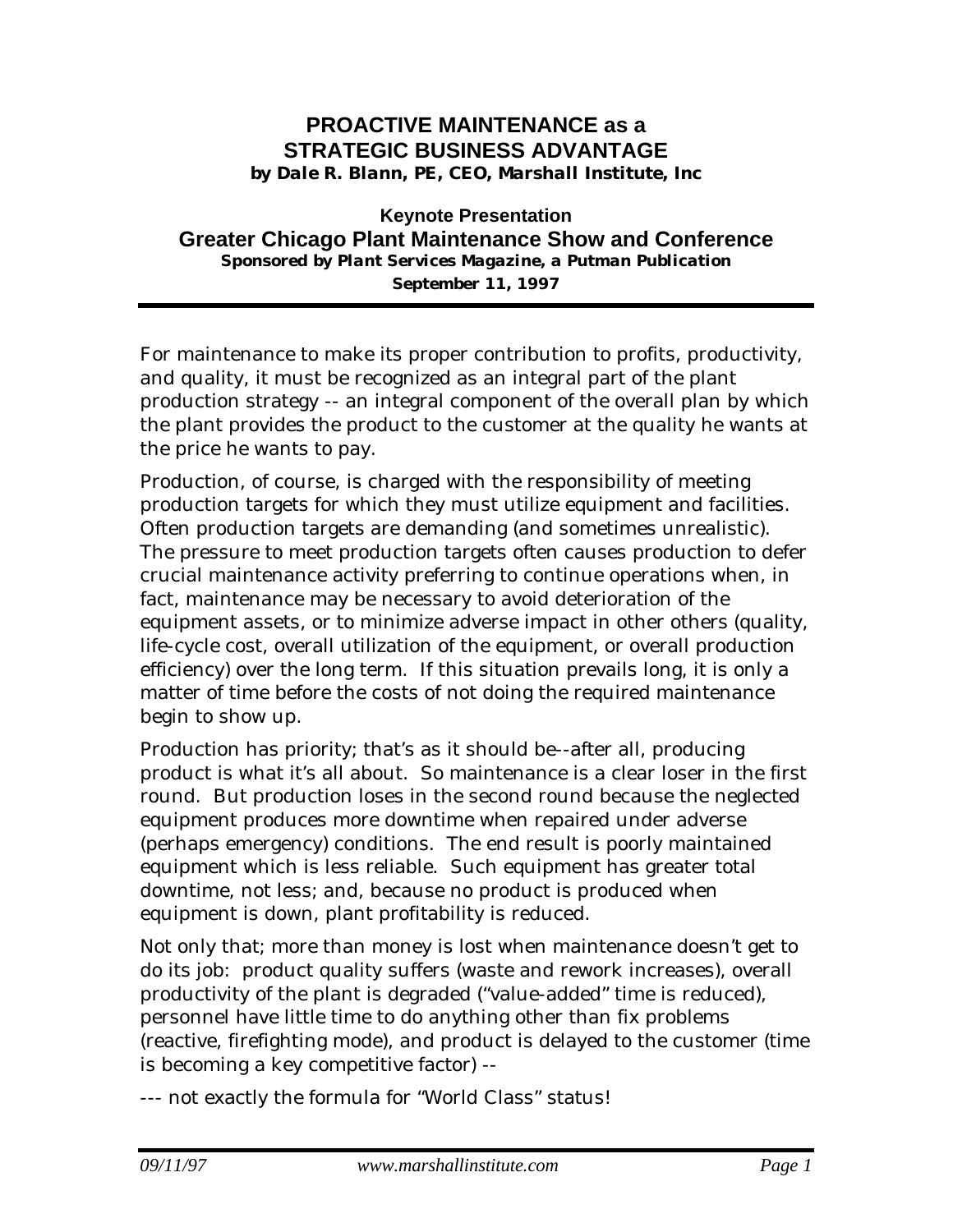Indeed, recent competitive trends have been pushing manufacturing executives to reconsider the impact and importance of increasing equipment availability and utilization (decreasing downtime; higher production efficiencies), increasing maintenance productivity and resource utilization, and increasing quality and responsiveness of maintenance services in meeting overall goals to achieve World Class status.

Virtually every key business function--manufacturing, procurement, distribution, marketing, product and process development, maintenance- -is being challenged to develop strategies for improvement.

...But improvement involves more than simply rethinking current practice--trying to do what we're already doing better--that won't work. That more like "working harder" not "smarter".

[Someone has said that the essence of insanity is "doing what you've always done the way you've always done it, and expecting a different result!"]

The ability of a company to achieve "World Class" status depends on how well it can get the various functions to work together to accomplish its business objectives. Indeed, this is almost the definition of a world class organization.

This is nowhere more true than between production and maintenance. Maintenance must be recognized as an integral part of the plant production strategy by which the product is delivered to the customer at the quality he wants at the price he's willing to pay.

...But maintenance can't do it alone.

For maintenance to do its job properly, to accomplish the maintenance mission, requires the cooperation of, and the collaboration with, virtually every department (production, procurement, engineering, accounting, human resources, etc.) in the plant--*but especially with production!*

Not only must we in maintenance know what *our* objectives (roles and missions) are, but know how they are related to (and in fact a derivative of) the larger sets of roles, missions, and strategic objectives of the overall organization.

Now.... it's relatively easy to encourage maintenance improvement within maintenance organizational lines; that has been the traditional approach. What is more difficult is to get "beyond the boundaries"; to get other departments to adjust, to work out new, more productive arrangements that sometime cross traditional boundaries, or shift 'territories' or responsibilities, and get different departments or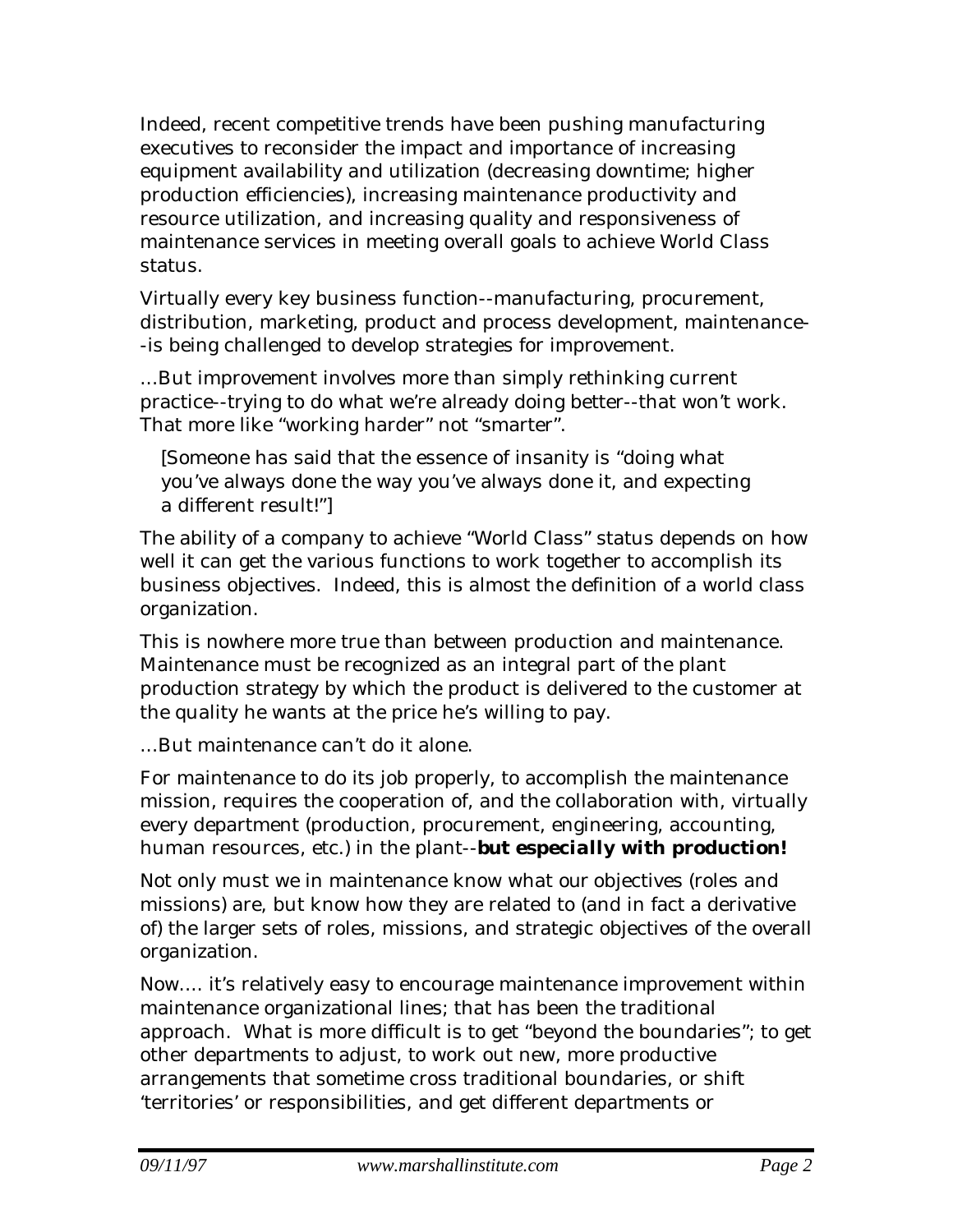functional groups to even accept each other's ideas--but these things are absolutely *crucial* for "world-class" organizations.

We believe both production and maintenance share a number of basic responsibilities that each must exercise diligently in concert with each other to get what they all want. The challenge is to gain recognition, at all levels, in all departments, that maintenance is a strategic tool ...just as JIC, CIM, TQM, or any of the other "world class" methods and techniques being implemented...for improving a company's competitive edge, playing a *major* role in reducing quality defects, increasing production capacity and throughput, and improving overall plant productivity and profitability. Not as an "also ran", but as a *primary contributor.*

In the late 1980s DuPont commissioned ATKearney to benchmark their performance against companies in the US, Europe, and Japan. The findings of that initial study and subsequent efforts since then have come to be known as the BEST of the BEST Maintenance Benchmarking Study. [It has become the 'mother' of all maintenance benchmarking studies...and now forms the basis for an annual award known as the **North American Maintenance Excellence Award**, a collaboration between ATKearny and Plant Engineering magazine.]

DuPont was surprised--and not just a little disappointed--to find they did not measure up as well as they has assumed they would. [They thought the study would show how *good* they were; they thought they had achieved functional excellence in maintenance. The data did not support that position.]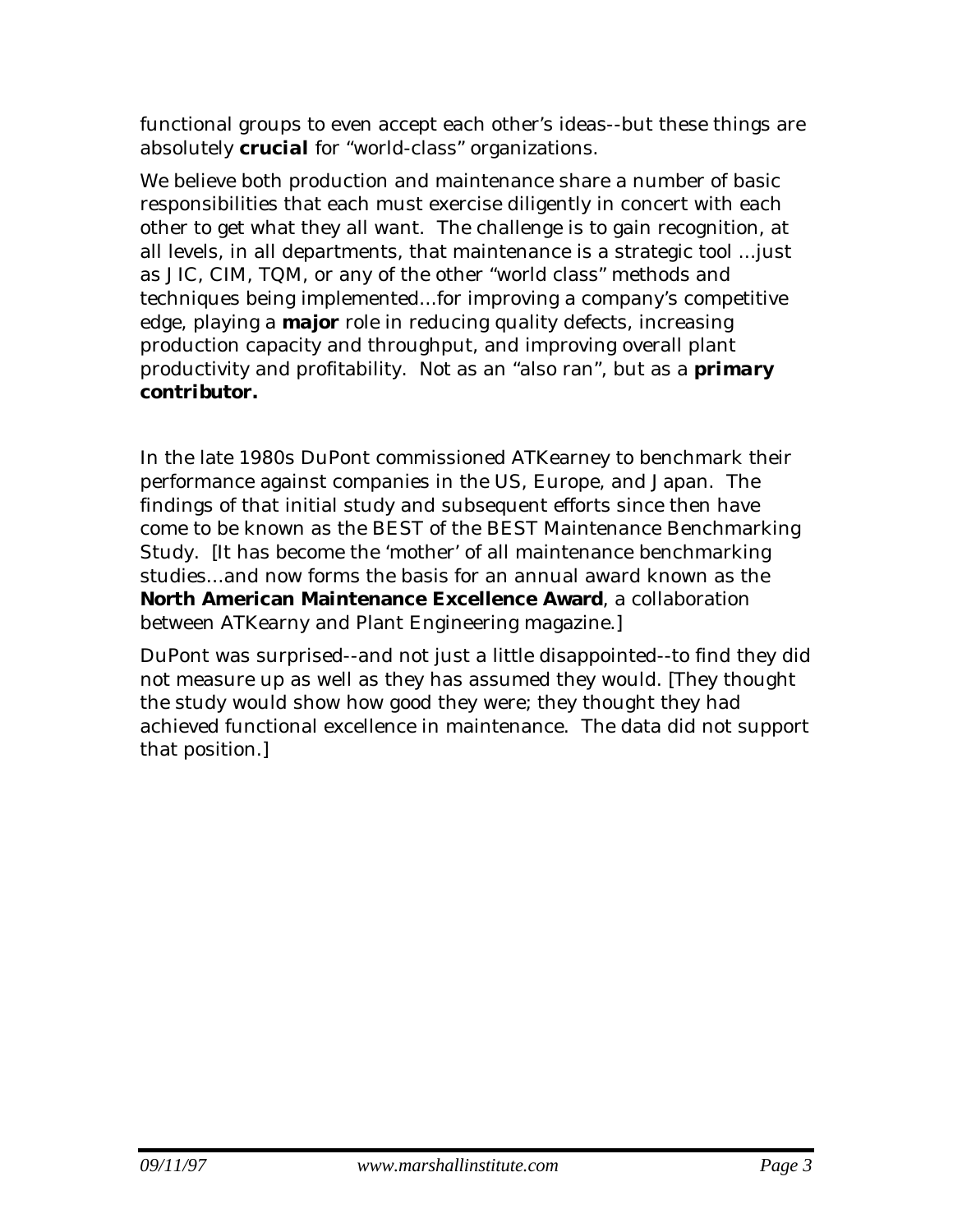### DuPont Benchmark Data vs. Best-of-the-Best (BOB) Maintenance Performance (1986) **3.9 3.45 2.6 2.3 0 1 2 Cost, 3 4 DuPont BOB-USA BOB-EUROPE BOB-JAPAN Maintenance % of ERV**

In fact, they found DuPont was at least 12% *higher* than the Best of Best (BOB) in the US--and even worse when compared to Europe and Japan!

| <b>BOB EUROPE vs. USA</b> |                                                                     | Used more people; less<br>materials (40%); better<br>skills; less waste |
|---------------------------|---------------------------------------------------------------------|-------------------------------------------------------------------------|
| <b>BOB JAPAN vs. USA</b>  |                                                                     | Attacked all 5 areas of<br>defects;                                     |
| TPM                       | Cross-functional teams for defect elimination<br>(Engrg; Mtce; Ops) |                                                                         |
|                           | piece of equipment)                                                 | Cleaning for inspection (300-400 defects in single                      |

Operator Involvement in maintenance; early detection and removal (not repair)

Evidence seemed to be that systematic removal of defects could typically produce 90-985 reduction in failures

They had a lot of numbers on a lot of plants, and as you might imagine, there was a lot of scatter in the data. Winston P. Ledet and his colleagues at DuPont did statistical analysis on the benchmark numbersand found they could account for almost all the variation in the data with about 11 variables. *But they were all cost variables!* Yet, they knew from the benchmarking interviews that the Best of the Best performers did not push cost, did not focus on cost very much at all.

But if it wasn't *costs,* what was it?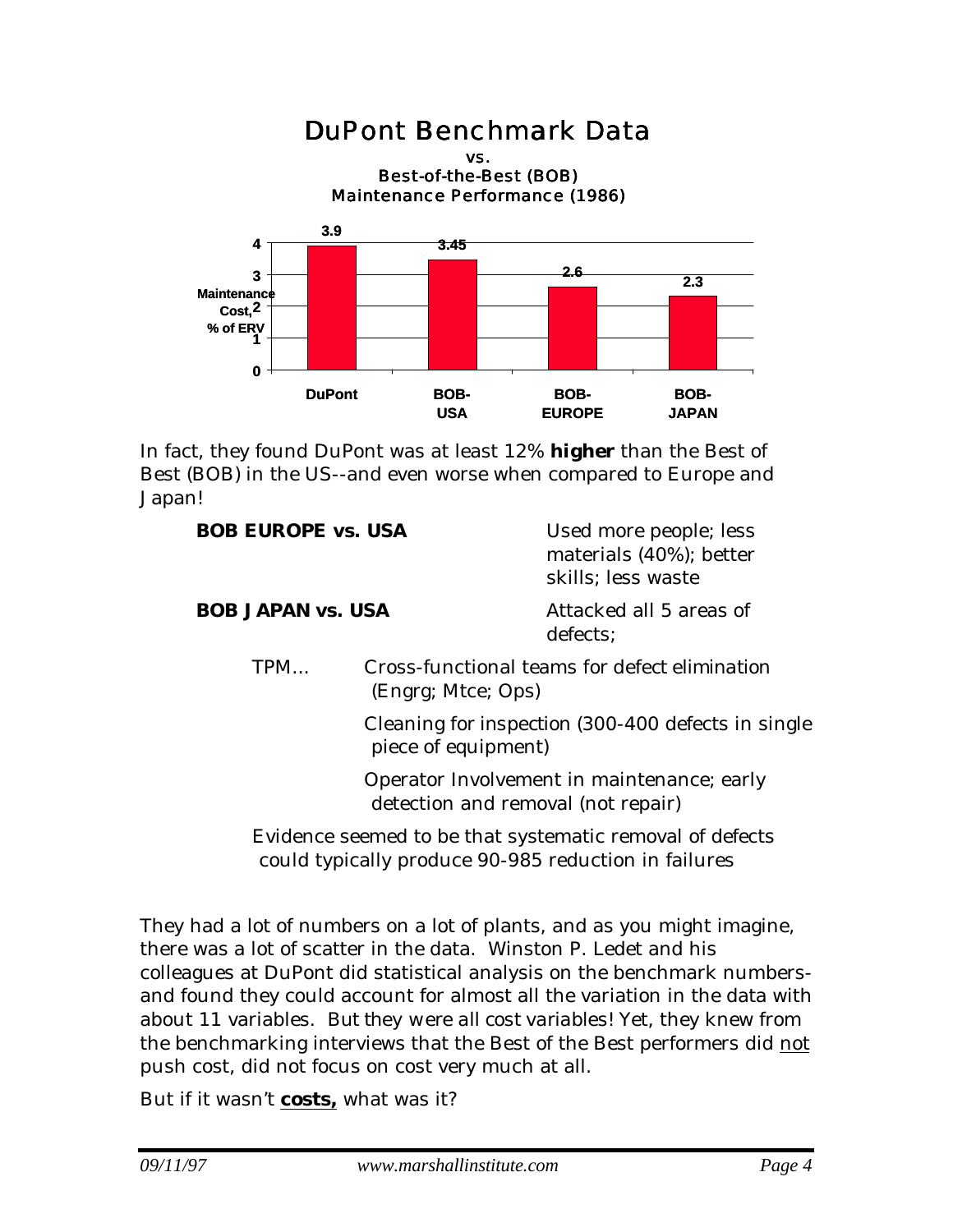They had a suspicion that these improved cost factors were the result of good maintenance practices--not the other way around. In other words, low cost maintenance is a consequence of good maintenance practices--

### **Cost is the measure of success, not the knob you turn.**

So Ledet turned to Systems Dynamics Modeling techniques to sort out the variables. Systems Dynamics is discipline that came out of MIT in the 1960s. It's been made popular by a book that, by now, almost everyone is familiar with (even if they haven't read it): **The Fifth Discipline** by Peter Senge (1990), and later its companion volume, **The Fifth Discipline Fieldbook** by Senge and others.

System Dynamic modeling has had a major influence on the practice of management by introducing the concepts of *systems* and *learning organizations*.

One of the most profound "learnings" of this century has been that human endeavors influence, and are influenced by, the *systems* of which they are a part. Rummler and Brache, in their book **Improving Organizational Performance, Managing the White Space on the Organizational Chart** point out convincingly that our performance is more a function of the system of which we are a part than any particular attributes we may bring to the job....that we are always acting in a system, whether we are managing it as a system or not...that given a good performer and bad system, the system will win, every time.

All business endeavors are systems. They are bound by invisible fabrics of interrelated actions and events, separated by time and space, which may take years to fully play out against each other in ways that are not obvious--often hidden completely from view.

Complicated situations or systems are not always easy to study--in the real world consequences of our mistakes are slow in developing and may occur far from where we took action. After a long delay or at a great distance, we may not even recognize the results of our behavior. ...and everyone knows about the "law of unintended" effects.

So DuPont did some Systems Dynamics modeling,. and that was considerably more enlightening.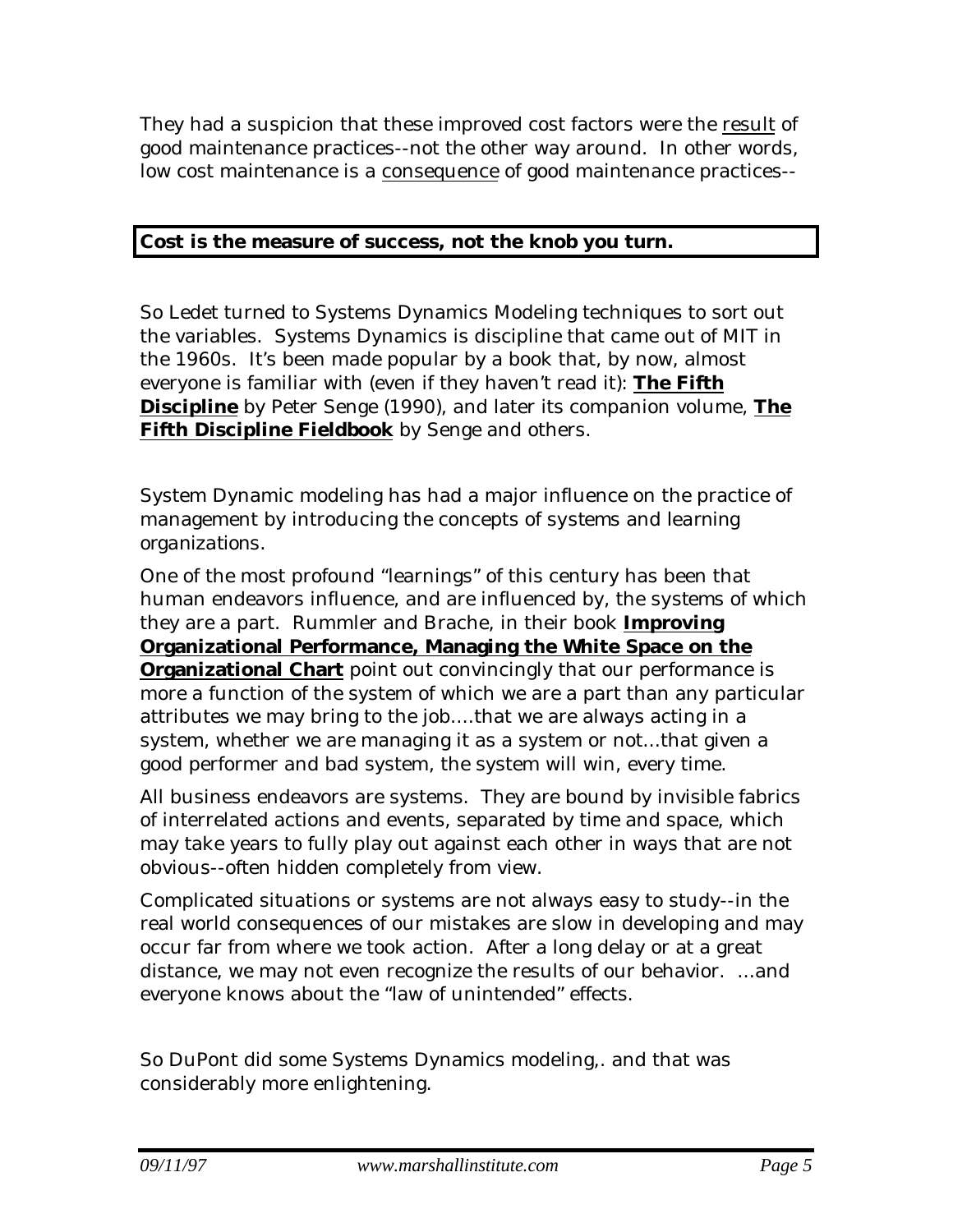Perhaps the best way to illustrate the difference between statistical analysis (which showed cost to be a key variable] and Systems Dynamics modeling (which showed that certain maintenance practices and consequences, including cost, could be modeled as a *systemic* process) is to talk about milk production in the United States.

To put it briefly, in the US there is a very good correlation between milk production and a number of econometric variables such as GNP, interest rates, etc. The correlation using these variables is very accurate--you can put these variables into the model and get a very accurate indication of milk production (especially the past).

But if you want to do something about milk production, you have to model it in terms of "cows" and "milk per cow" and the variables that affects *those* things.

That's what System Dynamic modeling does for you; it focuses on discovering and articulating the underlying structure of a system and then looks for key leverage points through which to *change the system*

## **Maintenance as a Process of Defect Management**



The DuPont study revealed maintenance could be modeled as a process of Defect Management (where a "defect is defined as anything short of perfection).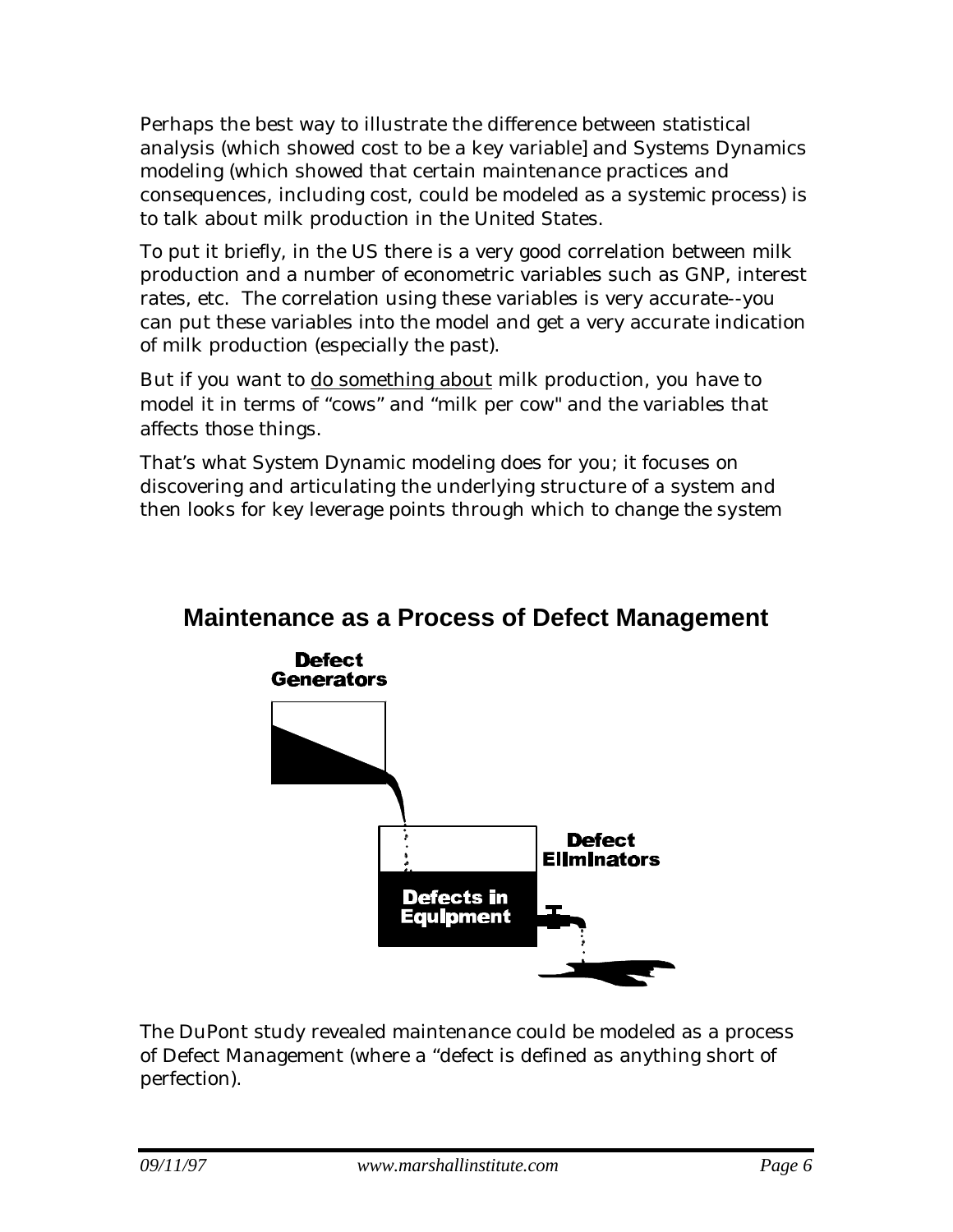There are defect generators. The equipment accumulates the defects until it breaks down. The repair process is the defect eliminator. The level of defects in the equipment determines the breakdown rate.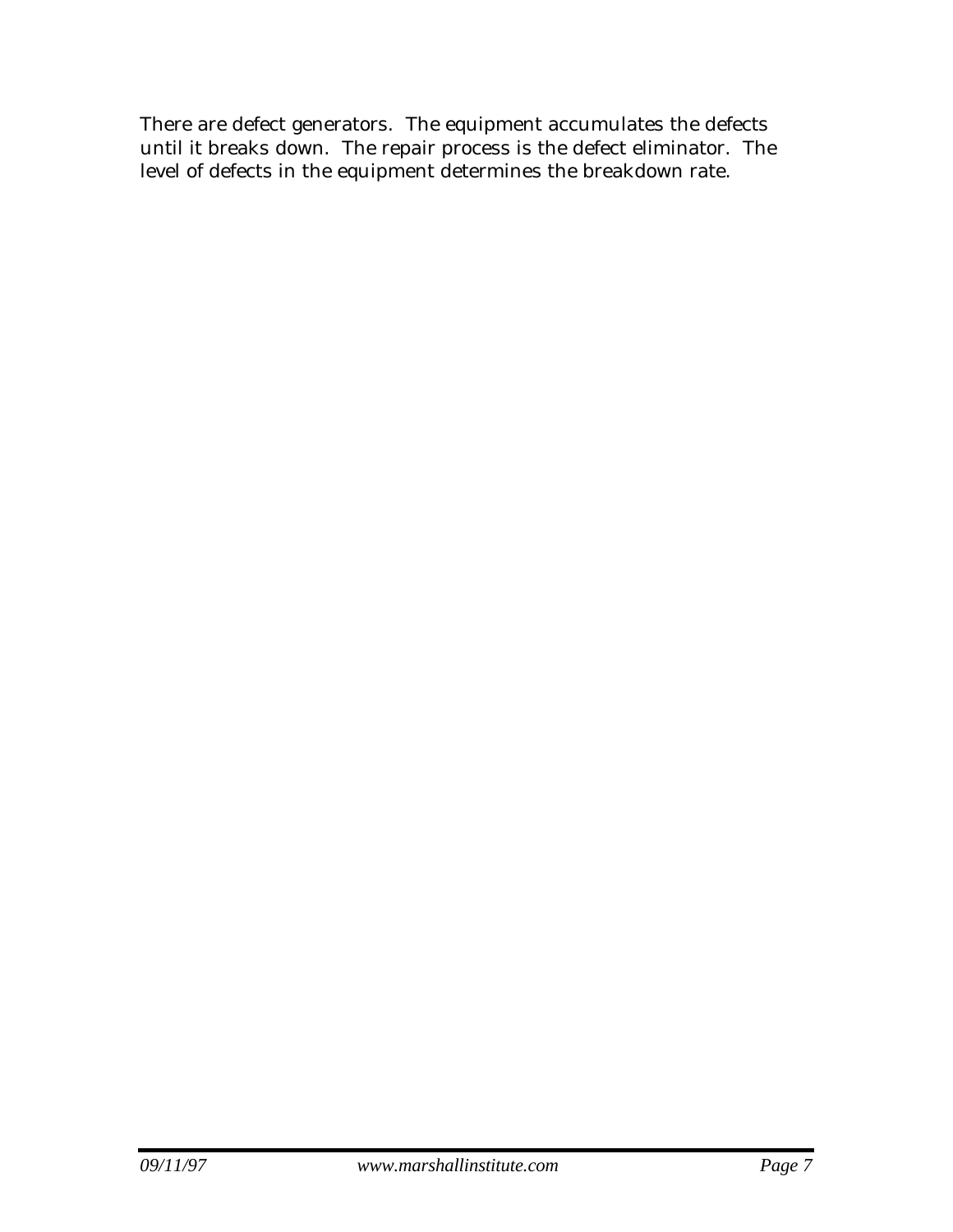

There are 5 major sources of defects identified in the model:

| <b>FAILURE</b>     | "Collateral" damage (bearing seizure<br>damages shaft)                                                                                                                                              |
|--------------------|-----------------------------------------------------------------------------------------------------------------------------------------------------------------------------------------------------|
| <b>WORKMANSHIP</b> | What they do; not what they could do.<br>Not just skill and motivationthe<br>system, as well. (being so reactive and<br>time-pressed so as to fail to align the<br>pump before bringing it on line) |
| <b>DESIGN</b>      | Design not fitting <i>current</i> use; could be<br>poor initial design, but usually result of<br>changes in the application or current<br>conditions of use.                                        |
| <b>MATERIALS</b>   | Defects in mfg., storage, handling, and<br>sourcing. DuPont found that one in<br>three spare parts had a defect of some<br>sort <i>before</i> it got to the equipment.                              |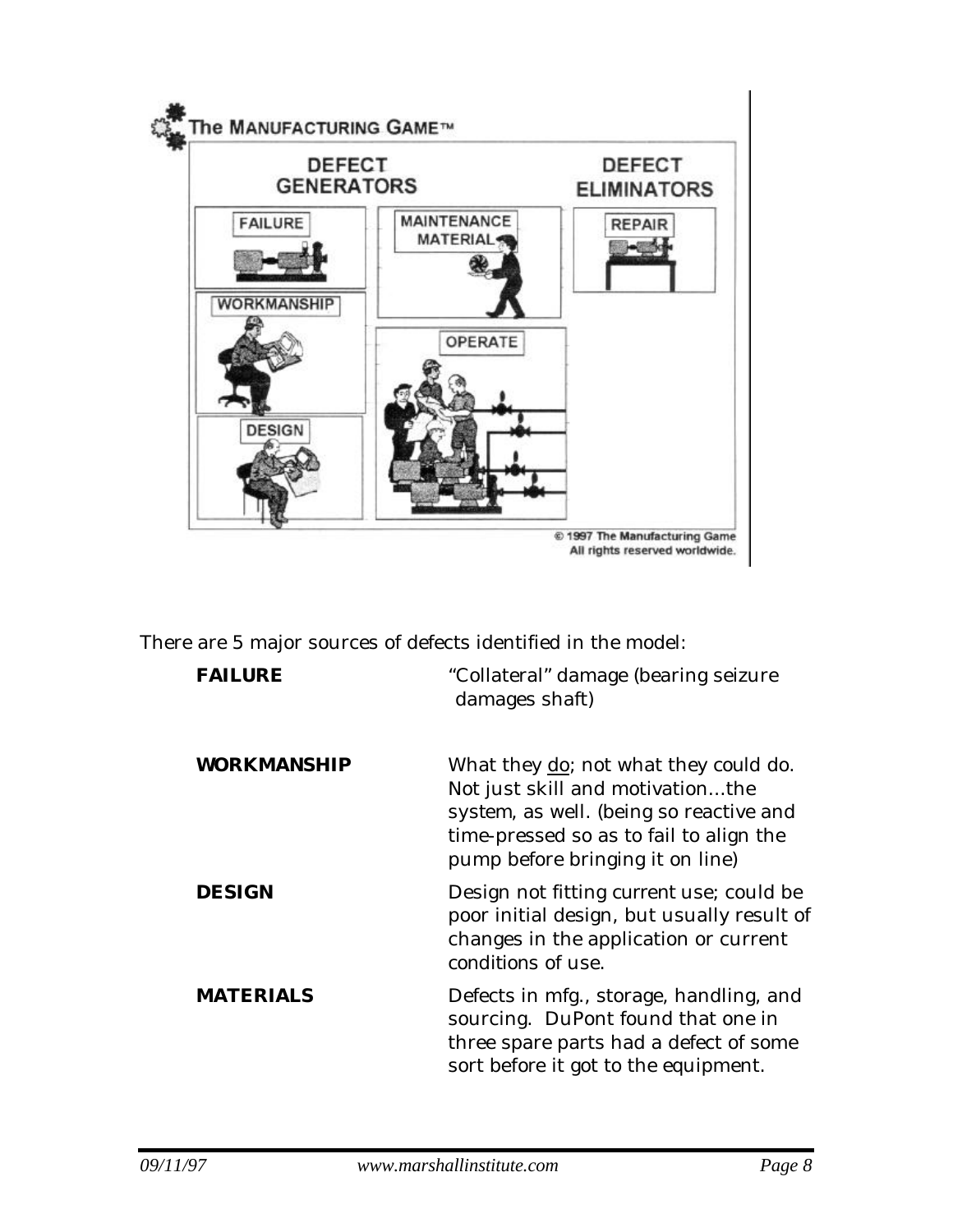**OPERATIONS** Normal wear and tear; operational practices (cavitating a pump; ignoring vibration, etc.; good example: teenage driver)

### **STABLE DOMAINS of PERFORMANCE**

First of all, the model was able to explain how and why companies in the benchmarking study fell in place along a continuum of performance... from "Reactive" to "World Class".



## STABLE DOMAINS

The model showed manufacturing performance and behavior of the benchmark companies were clustered into "stable domains". In other words, manufacturing performance would tend to stabilize in certain regions and at certain levels as a function of behavior, or maintenance practices.

Admittedly, reactive maintenance organizations are on the low end of the manufacturing performance scale, but it is a stable environment, and some companies are *good at it.* It can serve you well for a long time, and become the *paradigm* of good maintenance performance. In other words many production people think *fast service* (from standby mechanics) is *good maintenance;* it's actually lousy maintenance; just *fast service.*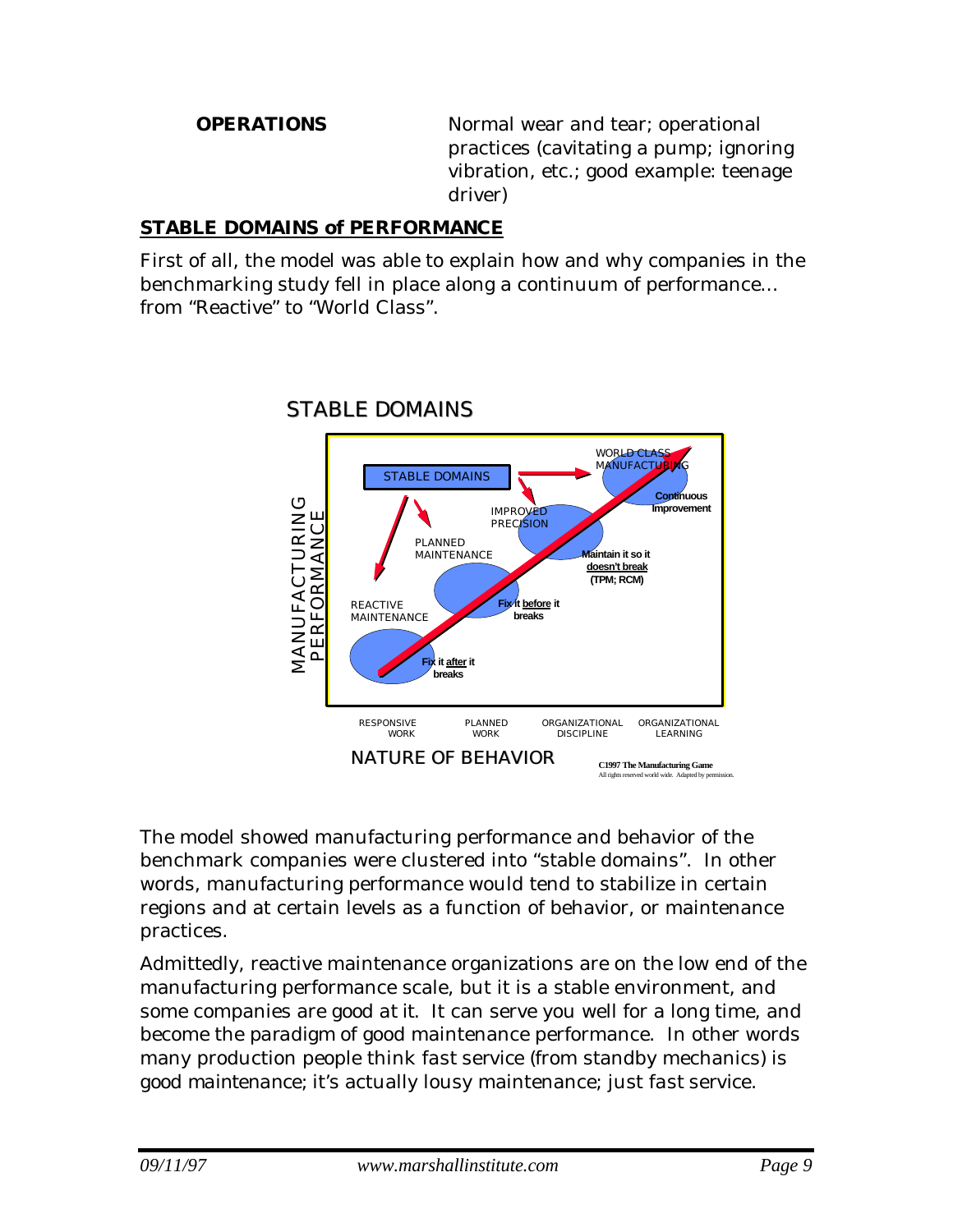It works until competition heats up, at which time an organization may need to move up the performance curve, which can be done, but only by breaking the paradigm of reactive maintenance. Those who move to a planned domain can have a competitive advantage by systematizing their resource management through planning/scheduling of work, better parts and inventory material control, and establish good work order control systems (among others).

In the planned domain, we haven't eliminated the defects so much as we are able to deal with them more efficiently, with more productive use of our labor, material, and capital resources. Perhaps the premier example of the planned domain is Alumax Aluminum Company of South Carolina where they have created an environment in which 90% of all work is planned at least one week in advance; only 2% of their maintenance activity goes to breakdown, crisis work. No surprises at Alumax!

And this works, too, until competitive pressures require even higher manufacturing performance, forcing us to break the paradigm of planned maintenance and move to what we call the "improved precision domain". This is a stable domain in which defects are not just dealt with better, rather defects are eliminated, so as not to have to deal with them at all.

Think TPM (Total Productive Maintenance) or RCM (Reliability-Centered Maintenance) as typical methodologies applied at this stage. The motto of TPM is "Zero Defect Maintenance" or sometimes referred to as "Zero Breakdown Maintenance". RCM is similar in focus; it emphasizes if not the elimination of the failure, then at least the elimination of the consequences of failure with ruthless attention to elimination of root causes.

The final domain is one we've called World Class Manufacturing. We've allowed for the fact that TPM and/or RCM are not the final frontier and that even better performance is yet to come through continuous improvement.. The behavior required for World Class performance domain is believed to be "Organizational Learning". (This goes back to Senge again). It's better to look at these improvement concepts and progressions as a journey, not a destination. The biggest obstacle in getting from one domain to another may be success in the current domain. (e.g., those in reactive domain often don't see how they can get better, those good at planning and scheduling at the level of an Alumax may have difficulty in seeing better because they are so good at what they are doing now.) Don't let any domain become the "goal".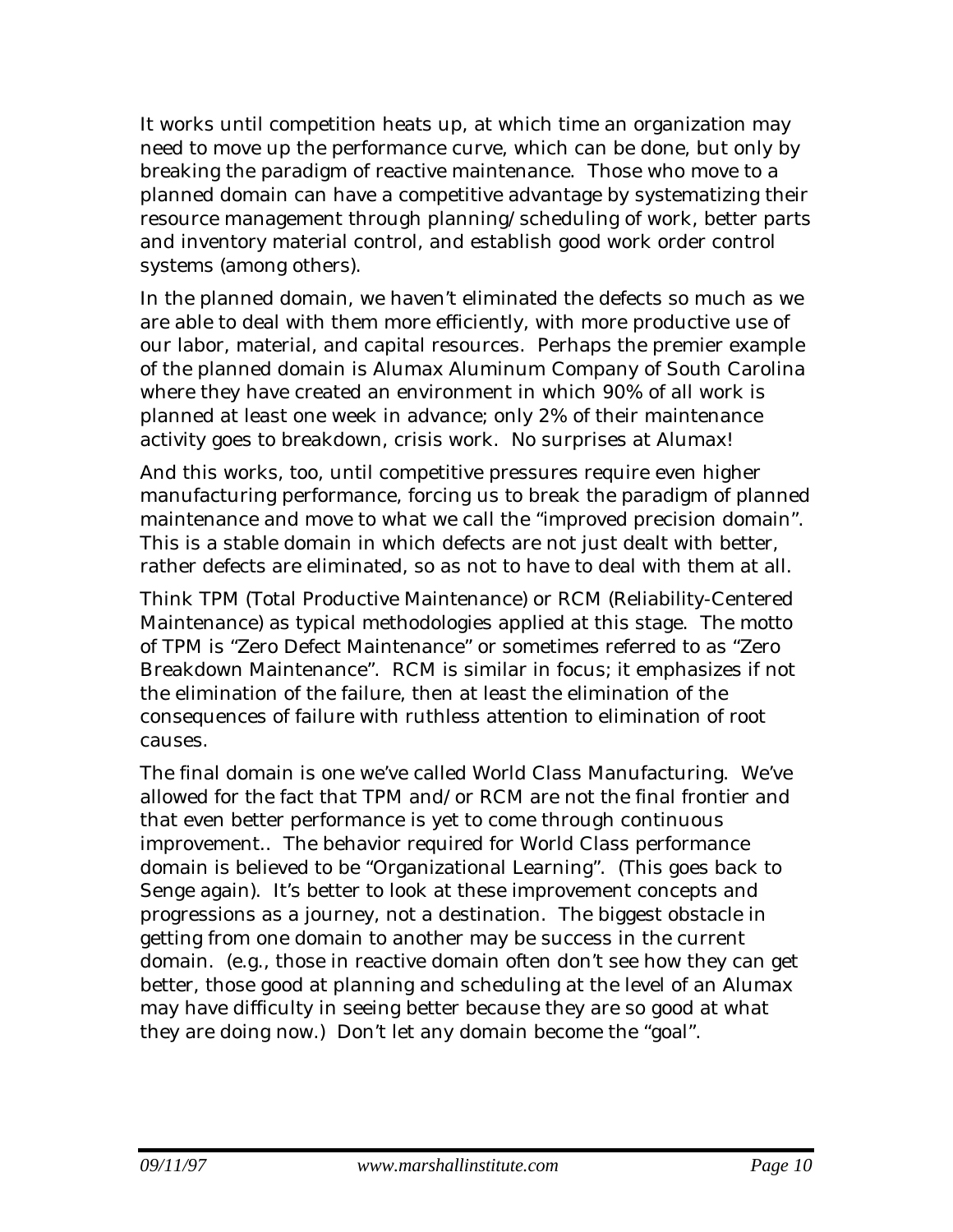### **SO WHAT IS PROACTIVE MANUFACTURING?**

It should be clear to us all by now that adopting a continuous improvement model in moving to an "improved precision" and/or a "world class" domain, the involvement of people and integration of crossfunctional groups becomes important because all groups contribute to the creation of defects, and to be successful, they must contribute to their elimination.

# Major Paradigm Shifts are needed .... .... from reactive to proactive

| Reactive domain<br>(Respond to Events)          | Fix it after it breaks<br>Firefight with each new crisis; spend<br>whatever is necessary          |
|-------------------------------------------------|---------------------------------------------------------------------------------------------------|
| <b>Planned domain</b>                           | Fix it before it breaks                                                                           |
| (Pre=plan all work)                             | Predict, Plan and Schedule all work                                                               |
| Proactive domain<br>(Organizational discipline) | Don't just fix it, improve it<br>Eliminate defects from all sources: Maximize<br>equipment uptime |
| Strategic domain                                | <b>Differentiate</b>                                                                              |
| (Organizational learning)                       | Maximize Integrated value                                                                         |

**Source: Monus, Sr Project Engineer, BP Oil Refinery**

The rub is that we must shift paradigms and practice new behaviors at every step. Why do we fail?

- Can't learn the new paradigm; can't make the shift.
- Changes we make aren't significant or substantial enough to sustain the effort.
- People don't learn and practice the required new behaviors.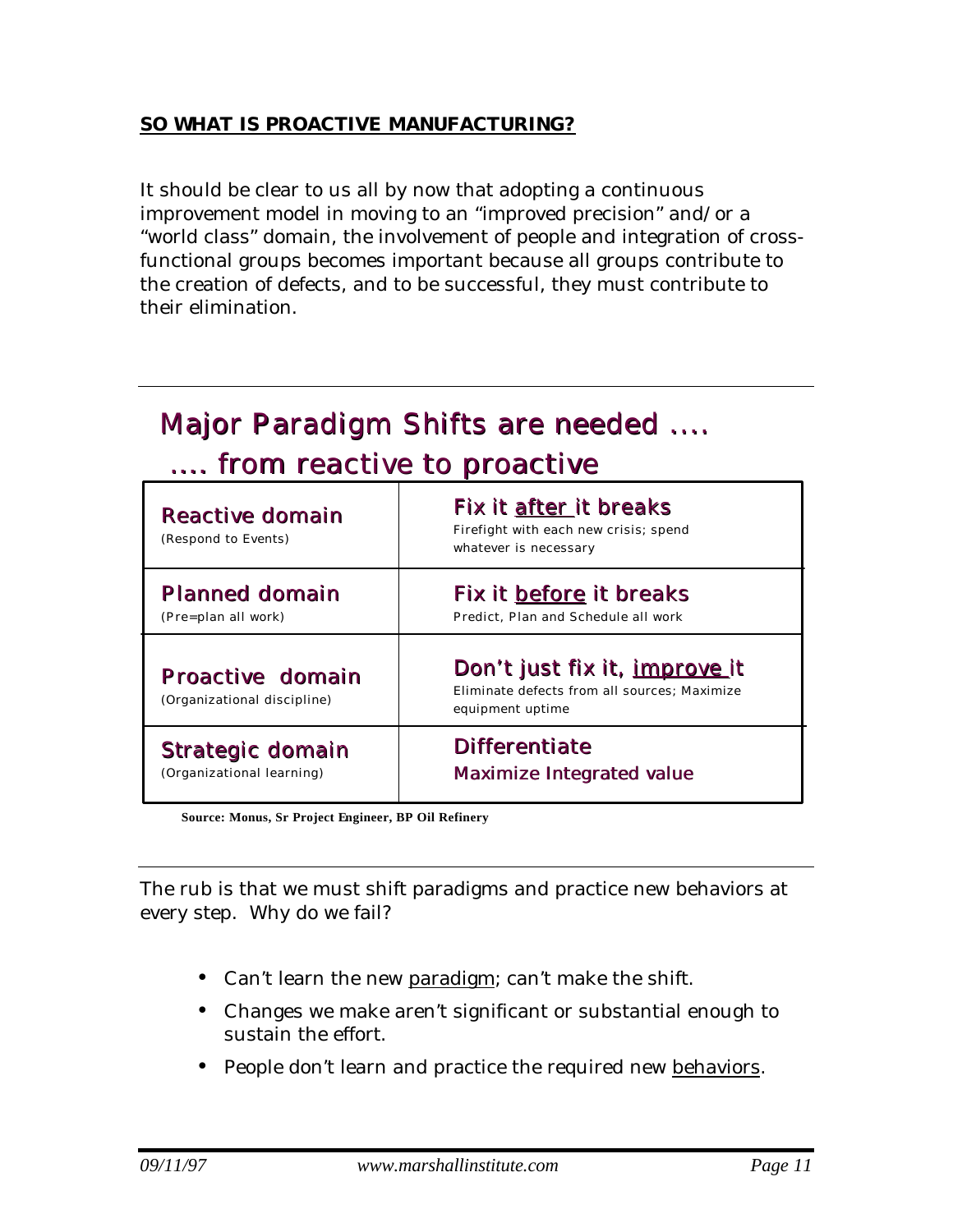To create the kind of culture change in an organization to be successful, you have to find a way to express the need for the change, the value of the change in ways that are meaningful to them; to build passion in people, to get everyone focused on the right ideas, and practical action steps they can "get their arms around".

DuPont created a game simulation and workshop that we now use with our manufacturing and process company clients that effectively engages all levels and functions of an organization toward a proactive vision and implementation of best maintenance and manufacturing practices leading to world class cost performance.

# Accelerated Learning Technology says you need Intellectual, Emotional, And Kinesthetic Experience... …to achieve a paradigm shift. The Manufacturing Game is designed to incorporate all three…

## THE MANUFACTURING GAME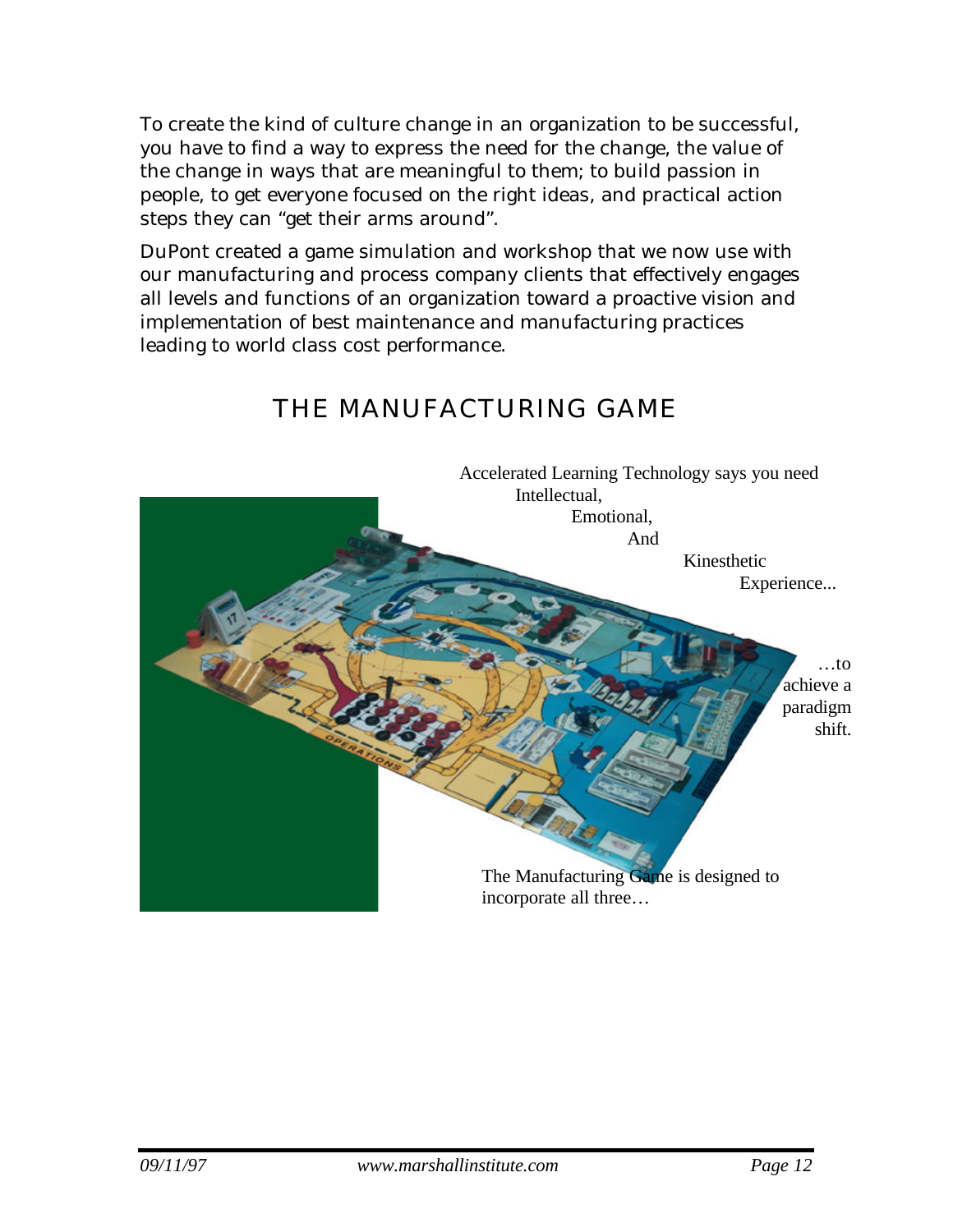The centerpiece of this workshop is The Manufacturing Game™, an interactive simulation of a plant that: allows participants to self discover the value of changing, creates a common vision of the "right" ideas, generates a lot of grass roots passion to improve things, followed by a workshop that launches the actions required to get the improvements started.



The game is a very interactive experience of people in three functions trying to meet all the demands of running a business. People often comment that the game is just like the plant. They feel all the same pressures to remain reactive and just keep some level of survival going.

In the game, however, all the dynamics and results are sitting right there on the gameboard in front of you. People are able to look across the table and see the consequences of their strategies and tactics in a short amount of time.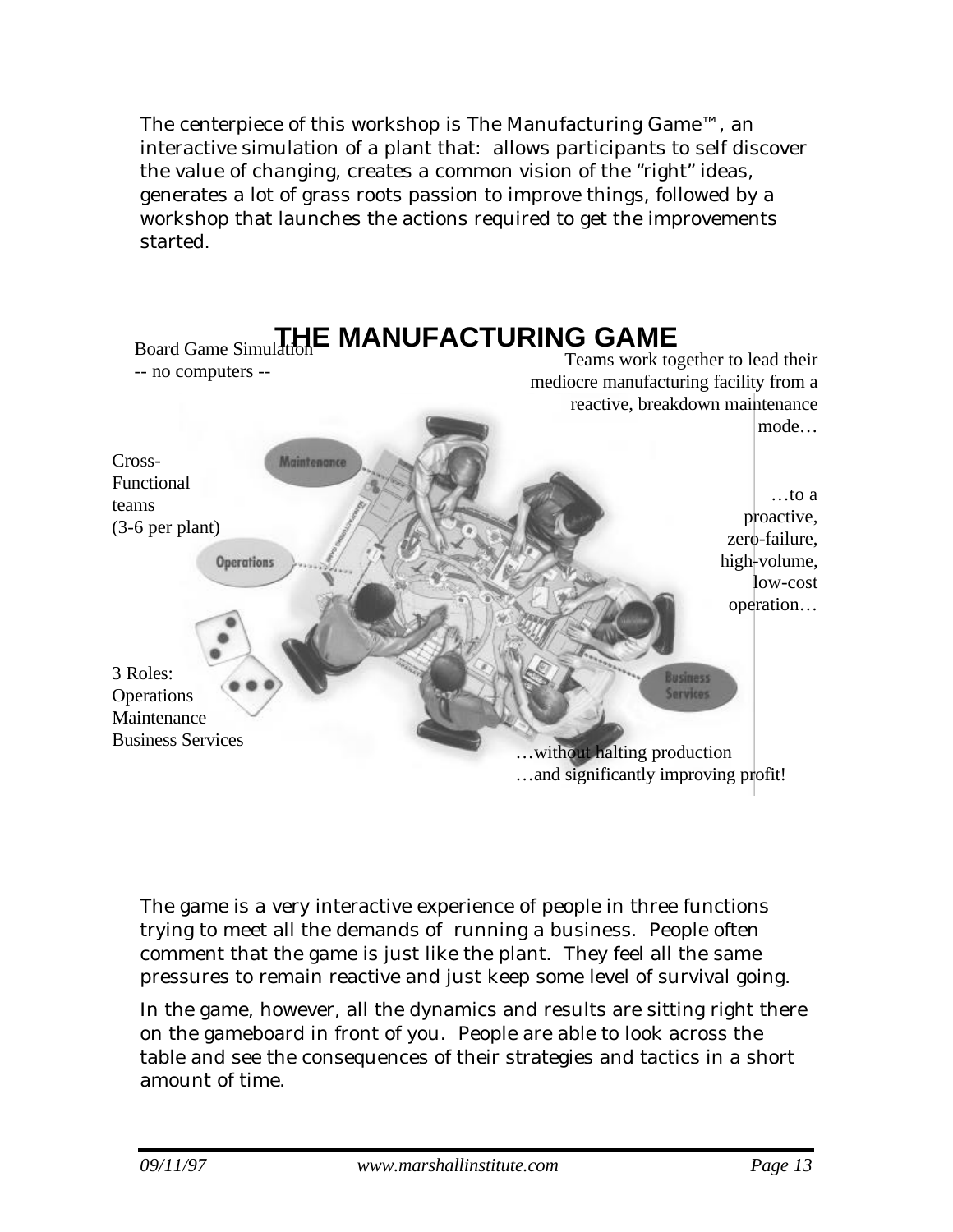Because of this system view of the whole business, people start to feel the need to do things that are right for the benefit of the whole business instead of just for their function. To help this process, we ask people to take opposite roles in the game from the one they play in the real world. Therefore, they feel the frustrations created by lack of coordinated and integrated strategies from the other functions perspective. This alone seems to translate into some empathy back at the plant for the needs of the other functions.

The participants also see the real business needs for cash and profit as a means of continuing to be viable. They recognize that some strategies create a large strain on the financial well being of the corporation (i.e., as good as some strategies might seem from a single functional perspective, they can be disastrous for the system as a whole—and *that* is a crucial learning!).

There are several roles to be played on the simulation. Operations people make the product using the facilities currently operational. Maintenance repairs the equipment which is broken and can use planned maintenance to improve the efficiency of the defect removal process (repair). The Business Services people take care of the logistics of selling product to the market and buying the necessary spare parts and raw materials. They also interact with the bank and handle the finances for the business. Customer service is provided by always shipping the quantity needed, even buying competitor's product at a premium, if required to meet demand.

The play of the game progresses from week to week with an opportunity to reflect and change strategies every 5 weeks cycle of the simulation. The process takes a full day to experience and each game board can accommodate 6 people.

Usually four to six teams play simultaneously to allow for a benchmarking experience between the teams which helps establish a team learning atmosphere.

The game allows people to experience in a day what would normally take over a year to experience in the real world and gives them opportunity to take risks they would not normally take. The game starts out with typical reactive performance and the team attempts to make the journey to proactive and profitable operations.

We do not mention anything about being a team. We let people discover that for themselves. What they find in the game is the same as in the real world: they cannot succeed without the cooperation of all functions.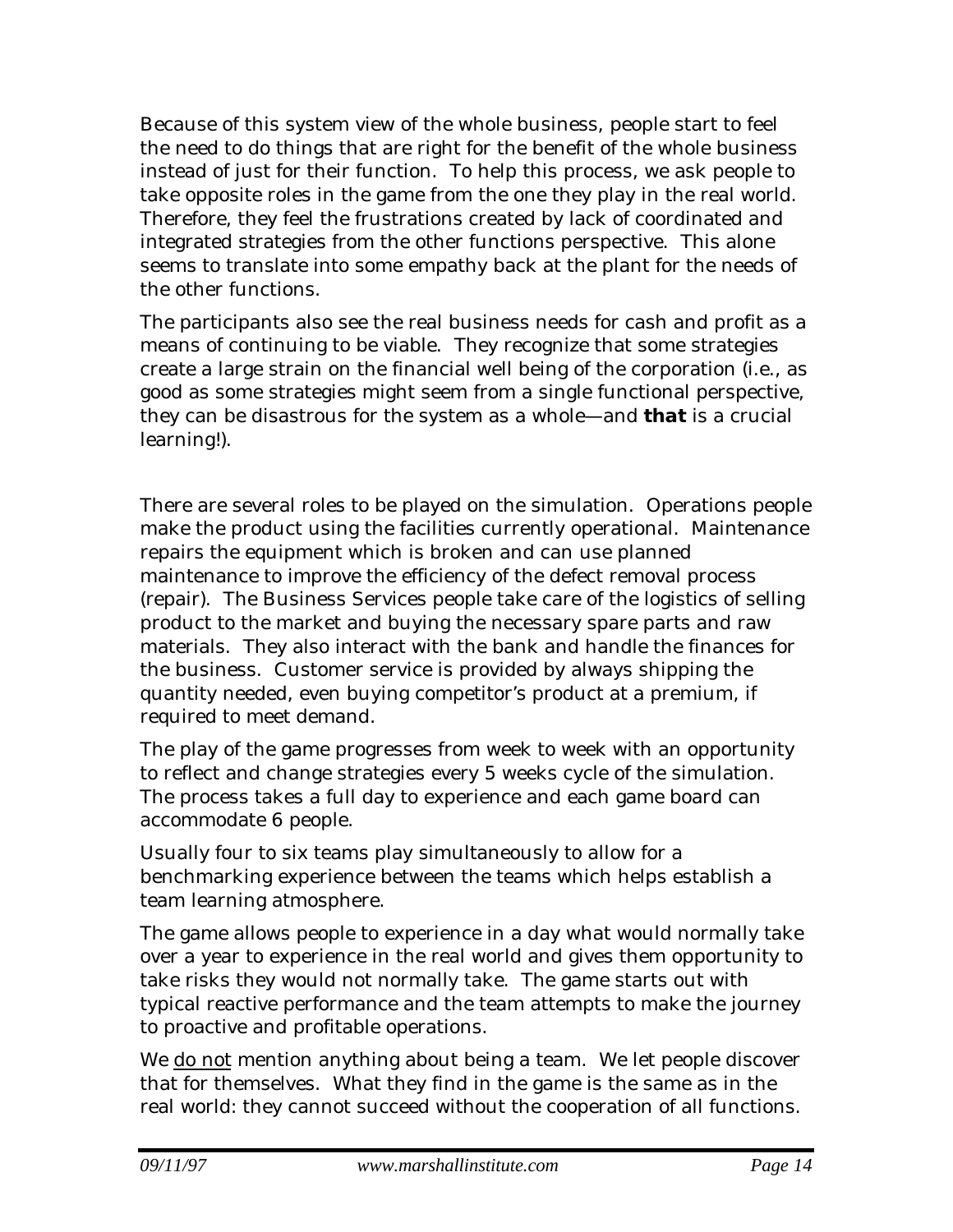This causes them to come together as a team around the work that needs to be done.

But mostly, what people get out of the game is some hope that a proactive way of working together is possible, and that this proactive approach can yield substantially better results. Participants typically leave with a strong desire to experience that proactivity in their everyday work life.

Action is the second key element of The Manufacturing Game workshops. The second day of the workshop is primarily focused on translating the ideas and passion developed in the game to the real world through action teams. The concept of action teams comes from Robert Schaffer's book, **The Breakthrough Strategy** (1988). He promotes the idea of an action team coming together to work on a specific issue with a very clear goal for a short fixed period of time. In our case the issue is defect elimination. The best teams are small (5-7 people) and cross-functional; they have operators, mechanics, engineers, and procurement people from a given area. The team identifies defects in their equipment and processes and creates an action plan to eliminate one of them. They have goal of eliminating that defect within 90 days. A typical workshop will launch 4-6 action teams. Action teams are the vehicle to both begin the process of eliminating defects and continue the change in culture.

A lot of companies balk at the idea of action teams. A common objection is, "We just want to train the managers. Our operators and mechanics don't have time for this." Unfortunately in a reactive mode, the front-line people will never have the time. More importantly, our experience has been that only the front-line personnel know where the majority of the defects are. Management can typically point to a few defects that production bottlenecks, but they cannot identify the hundreds or thousands of little things that eat up time, process efficiency, and quality. Another big barrier to launching action teams is management's perceived loss of control. To make a big change quickly in reliability, you cannot have a few highly managed and facilitated teams. You need to get 80-90% of your site personnel out there eliminating defects to get the impact. If every improvement and change has to come through one or a few people, the process will move very slowly and there will be little passion from the front-line.

The Manufacturing Game has been used inside of DuPont for the last six year and outside of DuPont for the last four.

Several large manufacturers and producers have used this approach with a large portion of their front line-workers and managers to "jump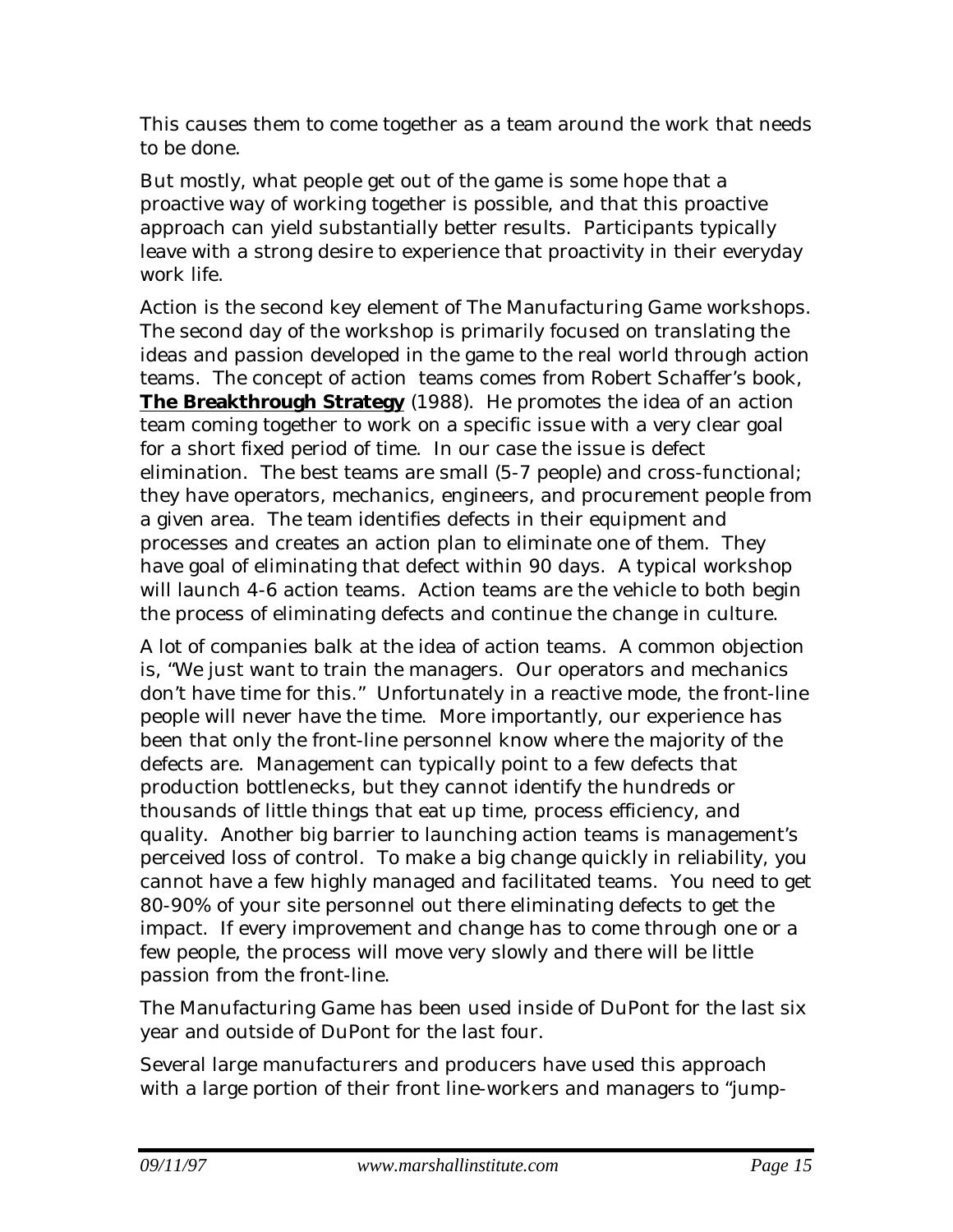start" the change in culture required to achieve the best-of-the-best in reliability and manufacturing performance. By engaging the whole organization, we have found that improvements in operations can begin within 90 days and bottom line, measurable improvements *are possible within the first year*, versus the 3-5 years often quoted for more traditional approaches.

Here's a example of a good roll out of the game:

# Example of a Good Roll Out

Followup to failed re-engingeering which created a terrible rift between union and management Piloted first three workshops in six months

Roll out over next 6 months

Ran 2 workshops per month for 36 people each

Covered 80% of plant employees

Created 24 action teams in the process

Maintenance costs increased 30% above budget for first 6 months but ended year 30% below budget for entire year!

Achieved \$12 million reduction in operating losses

Increased capacity by 7.4%

While this example is certainly impressive, it's actually quite typical of several such stories that could be told. This plant has succeeded in turning a very nasty climate around and are making improvements at a very strong pace. This site is a place where they have a few fifth generation union members... so you can imagine how strongly entrenched and ingrained some of the mental models of how a plant should be run could be! The Manufacturing Game has helped change the attitudes of the people who work there. They have been able to work together in spite of their long history of labor problems. People are feeling more in control of their fate now that they concentrate on trying to get the equipment to run and product out the door. The long history of adversarial relationships between union and management in by no means gone, but it is interfering less with getting the job done.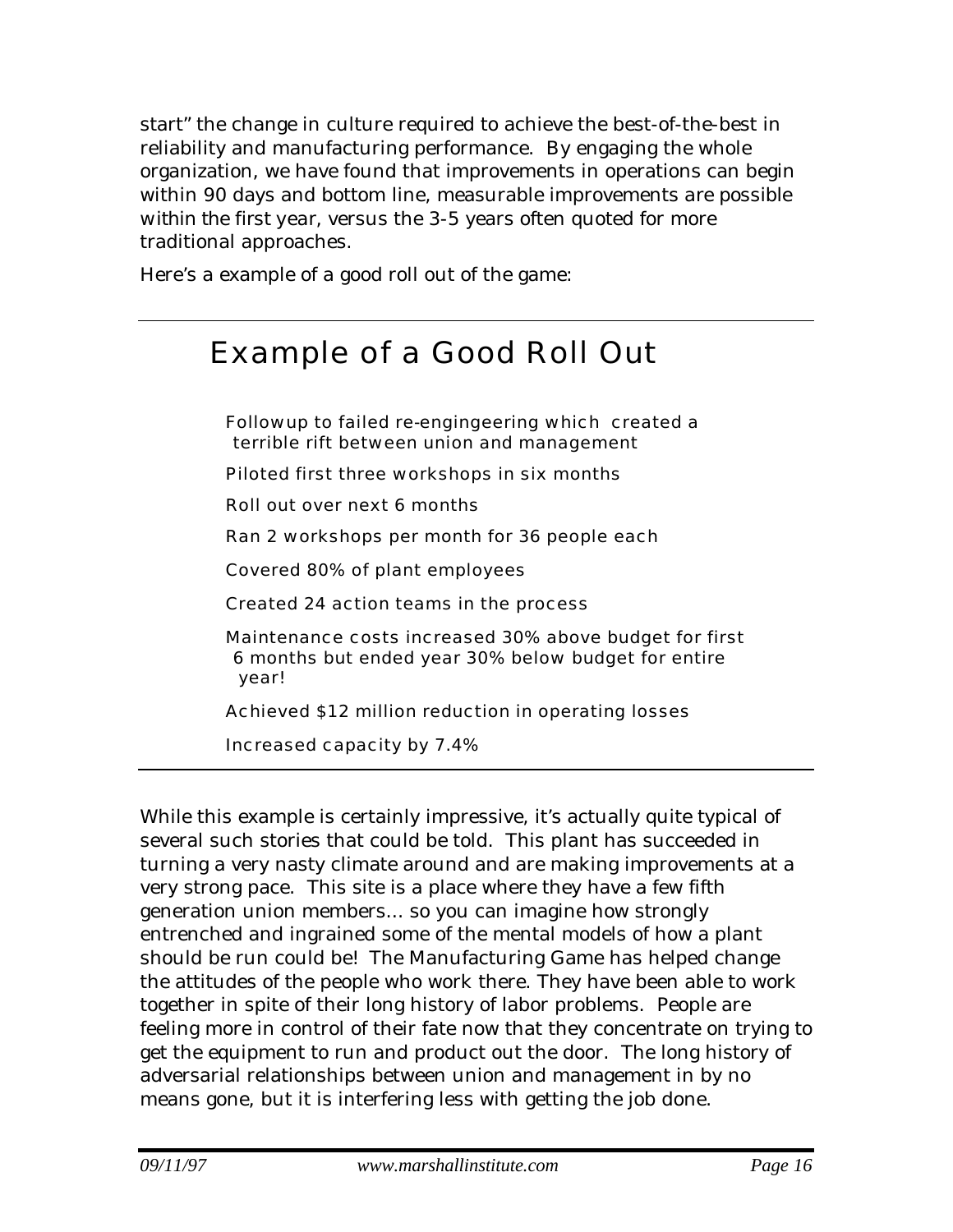### **Three Steps to World Class Maintenance**

The task of any business, any business is to make resources -- labor, material, capital -- productive. The most significant deficiency associated with the maintenance process in many plants is a 'systemic' one; that is, there are insufficient administrative principles, practices, and procedures currently in place for adequate control of maintenance resources.

### **Getting Your Act Together** *Reactive to Planned*

**Maintenance improvement must start with good management processes**. To make maintenance resources more productive requires the implementation of appropriate planning methods, organizational structures, and measurement and control techniques so as to optimally manage and control the maintenance process in terms of its direction, its quality, its quantity, its standards of performance, and its economy and efficiency.

### **Getting Beyond the Boundaries** *Planned to Proactive*

The ability of a company to achieve 'world class' status depends on how well it can get the various functions to work together to accomplish its business objectives. This is nowhere more true than between production and maintenance. Maintenance must be recognized as an integral part of the plant production strategy by which the product is delivered to the customer at the quality he wants, at the price he's willing to pay. *But, maintenance can't do* it **alone**. For maintenance to do its job properly, to accomplish the maintenance mission, requires the cooperation of, and association with, virtually every department (production, procurement, engineering, accounting, human resources, etc.) in the plant -- *but especially with production!* Not only must we in maintenance know what our objectives (roles and missions) are, but know how they are related to (and are in fact a derivative of) the larger sets of roles, missions, and strategic objectives of the overall organization.

It is relatively easy to encourage improvements within maintenance organizational lines; that has been the traditional approach. What is more difficult is to get "beyond the boundaries"; to get other departments to adjust, to work out new, more productive arrangements that sometimes cross traditional boundaries, or shift 'territories' or responsibilities, and get different departments or functional groups to even accept each other's ideas -- but these things are absolutely crucial for 'world class' organizations.

### **Fix the Process, Not Just the Problem** *Proactive to World Class*

We believe both production and maintenance share a number of basic responsibilities that each must exercise diligently in concert with each other to get what both want. The challenge is to gain recognition, at all levels, in all departments, that *maintenance is a strategic tool (just as JIC, CIM, TQC, or any of the other "world class" methods and techniques being implemented) for improving a company's competitive edge*, playing a major role in reducing quality defects, increasing production capacity and throughput, and improving overall plant productivity and profitability. It's continuous improvement with a new twist.